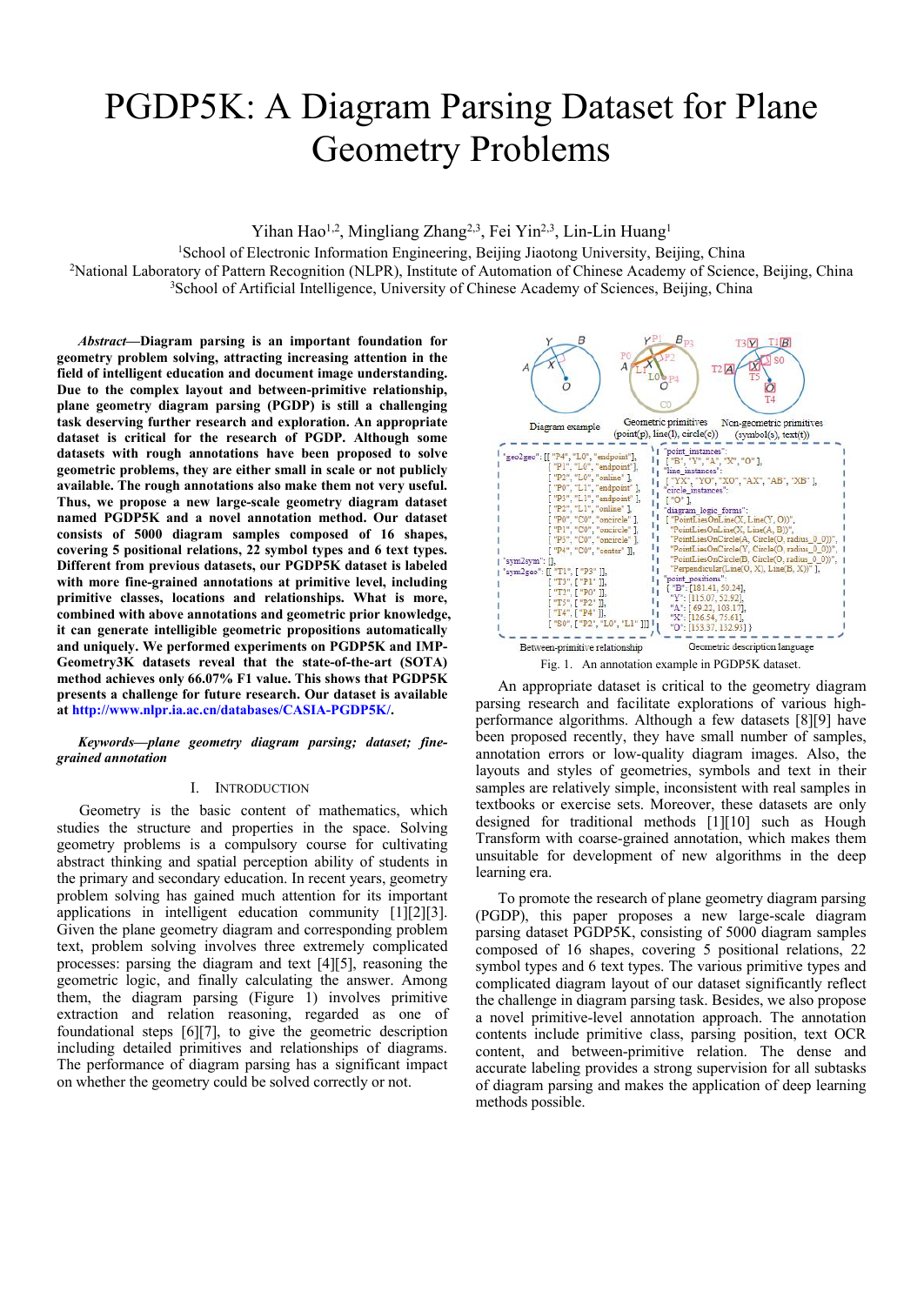| <b>Dataset</b> | <b>Number</b> | <b>Shape</b>   | Grade    | Polygon<br><b>Images</b> | <b>Annotation</b>  | more samp<br>they have r |
|----------------|---------------|----------------|----------|--------------------------|--------------------|--------------------------|
| GeoShader      | 102           | $\overline{4}$ | $6-10$   |                          |                    | The red                  |
| <b>GEOS</b>    | 186           | 4              | $6-10$   |                          |                    | geometric                |
| $GEOS++$       | 1406          | 4              | $6-10$   |                          |                    | diagram. I               |
| GEOS-OS        | 2235          | 4              | $6-10$   |                          |                    | circles, reg             |
| Geometry3K     | 3002          | 6              | $6 - 12$ | 86                       | Coarse-<br>grained | GEOS, bu                 |
| PGDP5K         | 5000          | 13             | $6 - 12$ | 304                      | Fine-<br>grained   | However,<br>annotation   |

Figure 1 shows an example of geometry diagram in our dataset with annotations of geometric primitives (points, lines and circles) and non-geometric primitives (symbols and texts). We also annotate the relations among primitives, which are critical but not available in existing datasets. The between primitive relations consist of the relation between two or more geometric primitives and non-geometric primitives. These geometric relations, as the important cues of people's cognition of the diagram, are either explicit or hidden in the diagram. Furthermore, with the one-to-one correspondence between the relation and geometric propositions, we can generate the geometric description language (GDL) automatically and uniquely. The GDL, integrated with the basic information about point positions, geometric primitive instances and diagram logic forms, summarizes the contents of figures at high level. And so, it can facilitate the downstream applications, e.g., geometry problem solving [5][6][8][10][11][12] and geometry figure searching [13][14][15].

To assess the task difficulty, we conducted experiment with the existing state-of-the-art methods on the PGDP5K dataset as well as existing datasets Geometry3K and IMP-Geometry3K (re-annotated dataset of Geometry3K using our annotation method). The results show that the re-annotated dataset IMP- Geometry3K reports significantly higher accuracy than the existing dataset Geometry3K. This indicates that our fine grained annotation method plays an important role in improving the ability of diagram parsing. Nevertheless, the best method only achieves 66.07% F1 value on our PGDP5K, indicating that our dataset presents a challenge for the future research.

### II. RELATED WORK

Geometry diagram parsing is a basic task of geometric problem solving and has been attracting much attention in the intelligent education community. Several datasets for geometry problem solving have been released in recent years. Although these datasets contain geometric diagrams and corresponding text contents, they have no detailed annotations and possess few geometry types. To our knowledge, there was no dataset offering detailed annotations for geometry diagram parsing.

Geometric problem solving datasets include GEOS [1], GEOS-OS [2], GeoQA [8], GeoShader [9], Geometry3K [10] and GEOS++ [16]. These datasets are relatively small in scale and contain limited geometry types. For example, there are only 102 shaded area problems in GeoShader. The GEOS dataset has only 186 problems, containing corresponding diagrams with simple layout. The GeoQA dataset contains 5,010 geometric problems, but its diagrams are unlabeled and

TABLE I. COMPARISON OF PGDP5K WITH EXISTING DATASETS of low quality. The GEOS++ and GEOS-OS datasets contain Images **Annotation** they have not been publicly available yet. more samples of 1,406 and 2,235 problems, respectively, but

> The recently proposed Geometry3K dataset contains 3002 geometric problems with annotations of problem text and diagram. It covers not only four elementary shapes (lines, circles, regular quadrilaterals, and triangles) mentioned in GEOS, but also irregular quadrilaterals and other polygons. However, there are many duplicate diagram samples and annotation errors in Geometry3K. Additionally, it only gives coarse-grained annotations of diagrams, with neither detailed classification for different types of texts and symbols, nor relationships among primitives. These shortages limit the extraction of key information in geometric diagrams, and leads to low accuracy of geometric problem solving.

We outline the basic information of the current geometry diagram datasets in Table Ⅰ. Compared with the existing datasets, our dataset is a large-scale and fine-grained annotated plane geometry diagram parsing dataset. In addition to lines, circles, triangles and regular quadrilaterals, it also contains a considerable number of irregular polygon images. Furthermore, unlike the coarse-grained annotated Geometry3K, PGDP5K has fine-grained primitive annotations and between-primitive relation annotations. These annotations make the application of deep learning methods possible in the field of geometry diagram parsing.

#### III. DATABASE CONSTRUCTION

The collection of all diagrams and the annotation of primitives and relations were completed by four students in our group, spending a total of 500 hours. We developed our dataset in five steps: A. Dataset Collection and Classification; B. Primitive Annotation; C. Relation Annotation; D. Geometric Description Language Generation; E. Reviewing and Checking.

#### *A. Dataset Collection and Classification*

Considering that there are a lot of duplicate diagram samples in Geometry3K dataset, we firstly checked duplicate of the 3002 diagram samples. After removing the duplicate samples, 1813 images were obtained. Then we collected other 3187 non-duplicated and diverse images from three popular textbooks across grades 6-12 on mathematics curriculum website<sup>1</sup>.  $1$ .

We classified the collected images according to different geometric shapes. The geometric shapes of PGDP5K dataset are subject to long-tailed distribution as shown in Figure 2 (a). It is shown that about 41% of images contain triangles, about 24% contain circles and about 6% contain polygons. This shows that the proposed dataset not only conforms to the distribution law of textbooks from primary and secondary school, but also has geometric shape diversity.

#### *B. Primitive Annotation*

For collected geometry images, we labeled geometric primitives and non-geometric primitives (symbols and texts) in diagram. According to primitive types, we grouped them as follows (Figures 5-7 display several instances of each class).

<span id="page-1-0"></span><sup>1</sup> https://www.mheducation.com/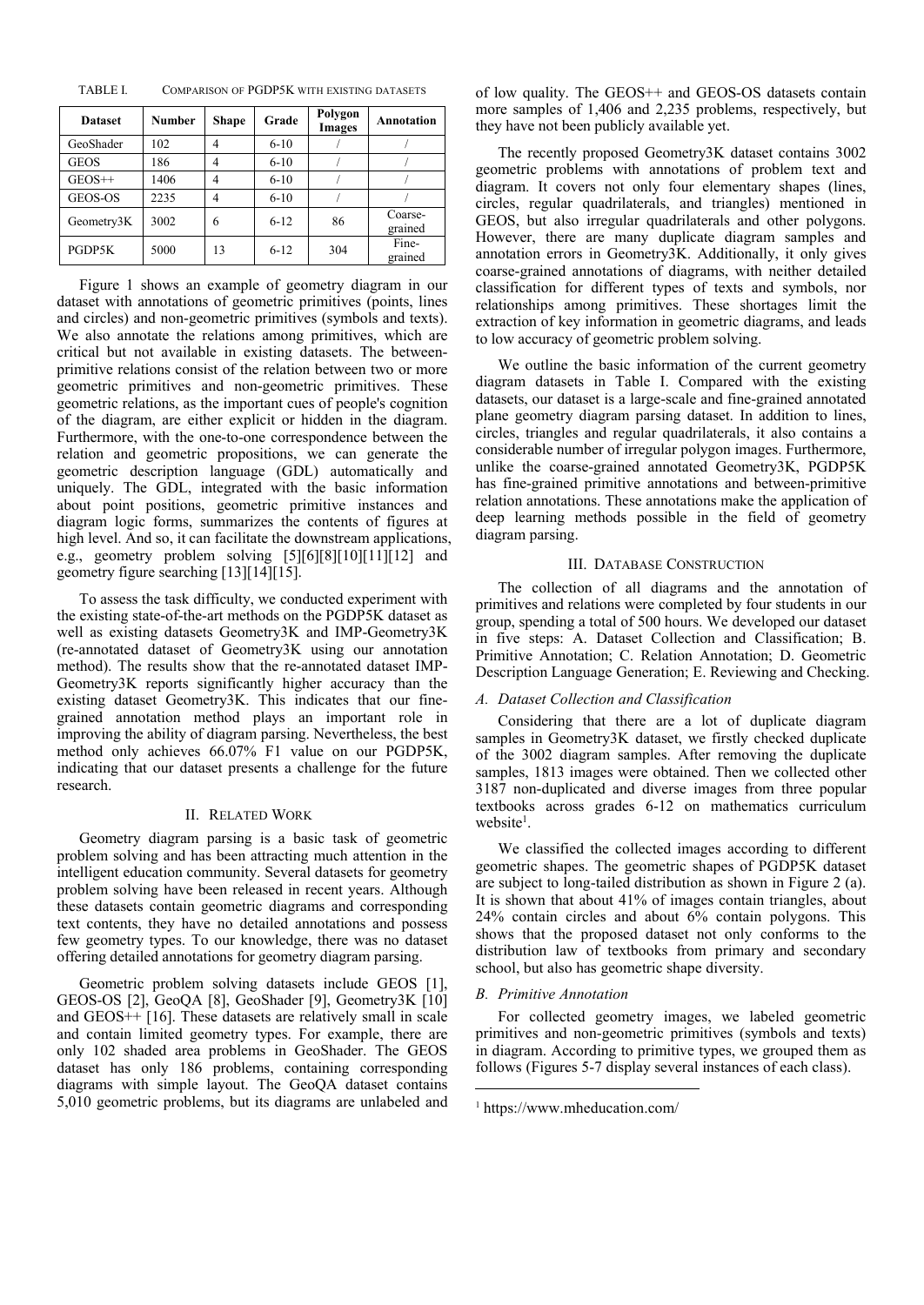

Fig. 2. Distribution of PGDP5K Dataset. (a)(b)(c)(d) respectively denote class distribution of geometry shape, symbol, text and relation.



Fig. 3. Primitive relationship graph of plane geometry diagram.

*1) Geometric primitives*: We divided geometric primitives<br> **1 (ss, (P1, L3, L4) 1 (ss, (P2, B4**, L5) into 3 classes: point, line and circle. The point covers inter section point, tangent point, endpoint and independent point. The line consists of solid line, dash line and mixture of solid and dash. It is worth noting that we only label the longest line segment of all collinear lines. The circle includes complete circle and arc.

*2) Symbols:* We divided symbols into 6 super-classes and 16 sub-classes: perpendicular, angle, bar, parallel, arrow and head, where classes of angle, bar and parallel have multiple forms. As shown in Figure 4, the indicating arrows are combined with thick heads and spindly tails. The Geometry3K has a rough annotation of arrows, resulting in unsatisfactory performance of indication relation matching. Therefore, we annotated the arrows in more detail, not only the whole arrow, but also the head area of arrow. We subdivided the heads into two classes to distinguish different indication relations of different arrows. The class distribution of symbols in our dataset is shown in Figure 2 (b), where the text is seen as a special symbol class.

*3) Texts:* We divided texts into 6 classes. Geometry3K dataset classifies all texts into one rough text category. In many cases, there is no visual and content distinction between different text classes, e.g., angle, length and degree. Therefore, coarse-grained text annotation may confuse the subsequent geometric relation extraction and be not conducive to the task of diagram parsing. Considering that we divided the texts into line, point, angle, length, degree and area, making fine-grained text classification as a new sub-task of diagram parsing. The class distribution of texts is displayed in Figure 2 (c).

As to geometric primitives, we annotated their parsing positions and uniform pixel widths with the annotation tool



Fig. 4. Relation tuples of PGDP5K dataset. 'P#', 'L#', 'C#', 'T#' and 'S#' denote instances of point, line, circle, text and symbol, respectively.

Labelme<sup>[2](#page-2-0)</sup>. For non-geometric primitives, we annotated the bounding box, symbol class and text class with the annotation tool LabelImg [3](#page-2-1) , and recorded corresponding text contents. To reduce the workload of manual labeling, we used a semi automatic generation method to annotate our database. Firstly, we manually annotated 1500 images to roughly find out the general features of lines, circles and various types of symbols. Then, we used the Hough Transform algorithm [17] to extract geometric primitives and adopted the existing universal text detector to detect non-geometric primitives. Finally, we manually modified pre-generated annotations in the annotation tools to improve the accuracy of annotations.

### *C. Relation Annotation*

As to primitive relations, we constructed a relation graph of most basic relations among primitives in Figure 3. We divided primitive relations into 4 classes: geo2geo, text2geo, sym2geo and sym2text. For relations of geometric primitives, we only construct relations between point and line, point and circle, because other high-level relations among geometric primitives could be exported from these two basic relations. Inspires from the scene graph generation (SGG) problem [18][19], we defined a two-tuple with multiple entities to represent the relation between primitives. We take points, symbols and texts as subjects, and set other primitives related as objects. Some relation tuples are shown in Figure 4. Take the fourth two-tuple (S3, (P3, L1, L2)) of the left image as an example, where S3 denotes the perpendicular symbol, P3, L1 and L2 represent geometric primitives. It indicates that the symbol S3 acts on the

<span id="page-2-1"></span><sup>3</sup> https://github.com/tzutalin/labelImg

<span id="page-2-0"></span><sup>2</sup> http://labelme.csail.mit.edu/Release3.0/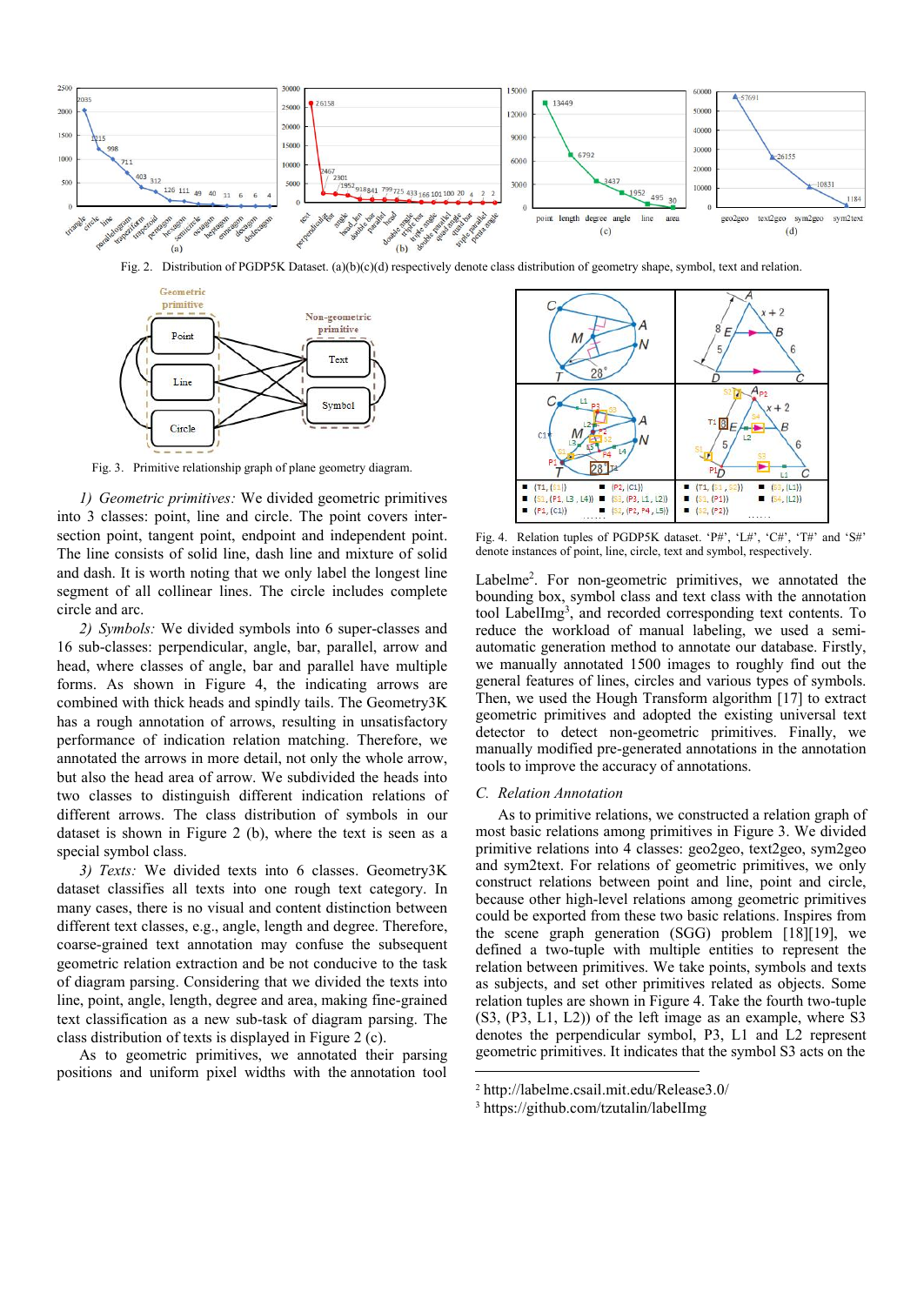TABLE II. GEOMETRIC PROPOSITION TEMPLATES OF PRIMITIVE RELATION. "\$" REPRESENTS GEOMETRIC PRIMITIVES AND "&" DENOTES TEXT **CONTENT.** 

| <b>Relation</b><br><b>Class</b> | <b>Primitive</b><br><b>Class</b> | <b>Proposition Templates</b>                                                                                                                                             |
|---------------------------------|----------------------------------|--------------------------------------------------------------------------------------------------------------------------------------------------------------------------|
|                                 | Point                            | $\cdot$ Point(\$)                                                                                                                                                        |
| Geo                             | Line                             | $\cdot$ Line(\$,\$), Line(\$)                                                                                                                                            |
| Shape                           | Circle                           | $\cdot$ Circle(\$, radius \$)                                                                                                                                            |
|                                 | Angle                            | $\cdot$ Angle(\$,\$,\$), Angle(\$)                                                                                                                                       |
|                                 | Arc                              | $\cdot$ Arc(\$,\$), Arc(\$,\$,\$)                                                                                                                                        |
| Geo2Geo                         | Point                            | · PointLiesOnLine(\$,Line(\$,\$))<br>· PointLiesOnCircle(\$,Circle(\$,radius_\$))<br>$\cdot$ Circle(\$, radius \$)                                                       |
|                                 | Text point                       | $\cdot$ Point(&)                                                                                                                                                         |
|                                 | Text line                        | $\cdot$ Line(&)                                                                                                                                                          |
|                                 | Text angle                       | · Equals(MeasureOf(Angle(\$,\$,\$)),Mea-<br>sureOf(angle $&$ ))                                                                                                          |
| Text $(\&)2$<br>Geo             | Text degree                      | $\cdot$ Equals(MeasureOf(Angle(\$,\$,\$)), &)<br>$\cdot$ Equals(MeasureOf(Arc(\$,\$)), &)                                                                                |
|                                 | Text length                      | $\cdot$ Equals(LengthOf(Line(\$,\$)), &)<br>· Equals(LengthOf(Arc(\$,\$)), &)                                                                                            |
|                                 | Text area                        |                                                                                                                                                                          |
|                                 | Sym<br>perpendicular             | $\cdot$ Perpendicular(Line(\$,\$), Line(\$,\$))                                                                                                                          |
|                                 | Sym angle                        | · Equals(MeasureOf(Angle(\$,\$,\$)),<br>$MeasureOf(Angle(§, §, §)))$                                                                                                     |
| Sym <sub>2</sub><br>Geo         | Sym bar                          | $\cdot$ Equals(LengthOf(Line(\$,\$)),<br>$LengthOf(Line(\text{\textsterling}, \text{\textsterling}))$<br>$\cdot$ Equals(LengthOf(Arc(\$,\$)),<br>$LengthOf(Arc(\S,\S)))$ |
|                                 | Sym parallel                     | $\cdot$ Parallel(Line(\$,\$), Line(\$,\$))                                                                                                                               |

angle formed by lines L1 and L2 at point P3, which means that  $\frac{1}{2}$  length L1 is perpendicular to L2. Take the first two-tuple (T1, (S1, S2)) of the right image as another example, where T1 denotes the length text, S1 and S2 represent head\_len symbols. This tuple indicates that the text T3 acts between the symbols S1 and S2, that is, the length between S1 and S2 is T1.

We observe that the relation extraction needs to be combined with complex visual, semantic, spatial and structural information, whereas quite a few of simple relations could be area derived from ordinary rules of text content and space location. Therefore, we first employed the distance-based and content based rules [10] to construct coarse relationships, then assigned the primitive relations generated to the annotator for correction. The class distribution of primitive relation is described in Figure 2 (d).

# *D. Geometric Description Language Generation*

We formed the high-level and comprehensible specifi cations of GDL, which mainly consists of a list of geometric propositions formatted by proposition templates. In our annotation way, the GDL can be automatically generated according to the annotated relations and primitive classes due to one-to-one correspondences between primitive relations and geometric propositions. Besides, as shown in Table Ⅱ, we defined four types of proposition templates about basic relations: Geometry Shape, Geo2Geo, Text2Geo and Sym2Geo.

 Geometry shapes are basic elements of high-level pro positions. We give proposition templates of five types of fundamental geometry shapes: point, line, circle, angle and arc, where line, angle and arc have several equivalent expressions.



Fig. 5. Examples of geometric primitive.



Fig. 6. Examples of text.

- Geo2Geo: three types of proposition templates are defined for relations among geometric primitives: point lies on line, point lies on circle and point is center of circle. These three primary relations could produce more other high-level relations of geometric primitives.
- Text2Geo: the relations of text with geometric primitives are divided into six types according to text class. Among the six proposition templates, the ones of degree and length are not unique.
- Sym2Geo: similar to the relations of text with geometric primitive, the propositions of symbol with geometric primitive are divided into four groups according to symbol class, and there are two pro position templates of symbol bar.

It deserves mentioning that the proposition templates are the crystallization of geometry knowledge, because they not only formulate the primitive relations but also facilitate the symbolic reasoning of problem solving.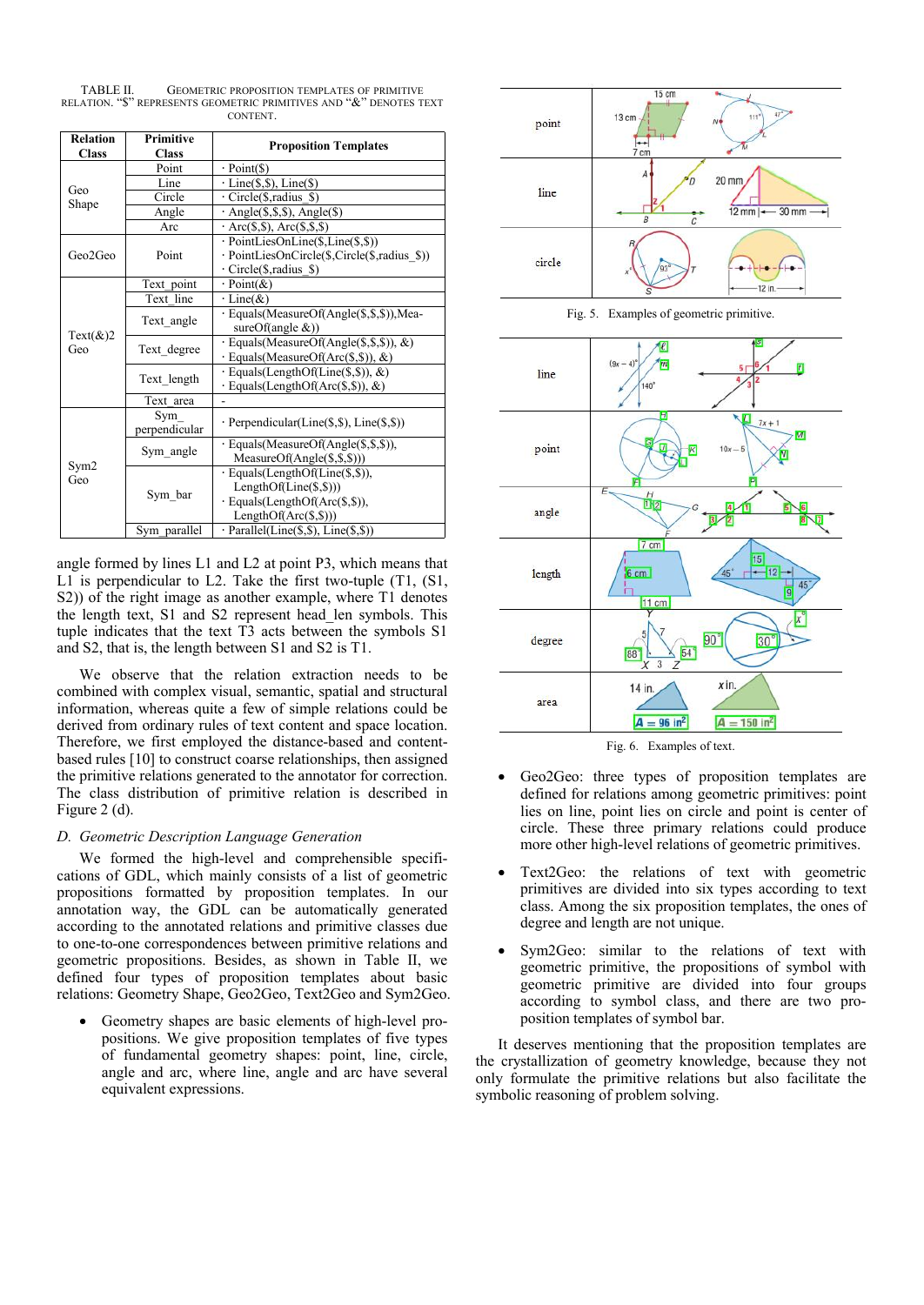

Fig. 7. Examples of symbol.

## *E. Reviewing and Checking*

Reviewing the entire annotation process, we first labeled primitives, then annotated the relations between primitives, and finally generated the GDL according to the one-to-one correspondence between primitive relations and geometric propositions. Hence, annotations of primitives and relations determine the correctness of the subsequent description language generation.

According to annotation process, we designed the checking process demonstrated in Figure 8 to inspect annotations. To help check existing annotation errors, we first visualized the annotated primitives and relations on the original images. Then the annotation situation was displayed to help modify all errors in both primitive and primitive relation annotation. Finally, we regenerated the DGL and restarted another loop of check process until no error exists.

### *F. Dataset Statistics*

Our dataset PGDP5K has a total of 5000 images, and is divided into the training set, validation set, and test set at the ratio of 0.7:0.1:0.2. It covers 16 shapes, 5 positional relations, 16 symbol types and 6 text types. Figure 2 shows the distributions of geometric shape, symbol, text and relation class. Obviously, the proposed dataset is subject to long-tailed distribution.

To sum up, the diagrams in PGDP5K have more complicated layouts, and even primitives of same class have great difference in style. This makes our dataset more challeng-



Fig. 8. Check process of annotation.

ing. Meanwhile, PGDP5K dataset provides more detailed annotations at primitive level so as to facilitate tasks of diagram parsing and geometric problem solving.

### IV. EXPERIMENTS

### *A. Parsing Methods*

To assess the difficulty of our dataset, we employed three diagram parsing methods to evaluate the performance in two tasks: geometric primitive detection and GDL generation. The three methods are below.

- Freeman [20]: Considering the characteristics of Freeman chaincode of circle and line, the corresponding properties are obtained, so as to realize the detection of geometric primitives.
- GEOS [1]: This is a geometry problem solving system, whose geometric primitive detection method is based on Hough Transform [17]. The detection of points, lines and circles is completed through five modules: image segment parsing, primitive parsing, primitive selecting, core parsing and graph parsing.
- Inter-GPS [10]: This is a latest state-of-the-art model in the field of geometric problem solving. Its geometric primitive extraction module is based on the GEOS [1]. The symbol and text regions in diagram are extracted through a strong object detector RetinaNet [21], and the text contents are recognized by the optical character recognition (OCR) tool MathPix. After obtaining the primitive set and symbol set, it grounds each primitive with its associated primitives by distance-based and content-based rules.

# *B. Performance Metrics*

*1) Geometric primitives:* An extracted geometric primitive is judged to be correct or not according to the distance evaluation of parsing position. We set distance threshold as 15 consistent with the Inter-GPS. Experimental results are evaluated in three metrics: Precision (P), Recall (R) and F1 score (F1).

*2) Geometric description language:* The logic forms of the geometric description are characterized by diversity and equivalence, for example, "Angle(C,D,E)" is equivalent to "Angle $(C, D, A)$ " in the right panel of Figure 4. For rationality and fairness of evaluation, we improve the existing evaluation method focusing on propositions about line and angle. Experimental results are evaluated in seven metrics: P, R, F1, Likely Same (LS, F1≥50%), Almost Same (AS, F1≥75%), Perfect Recall (PR, recall=100%) and Totally Same (TS, F1=100%). More details of these metrics can be found in [10].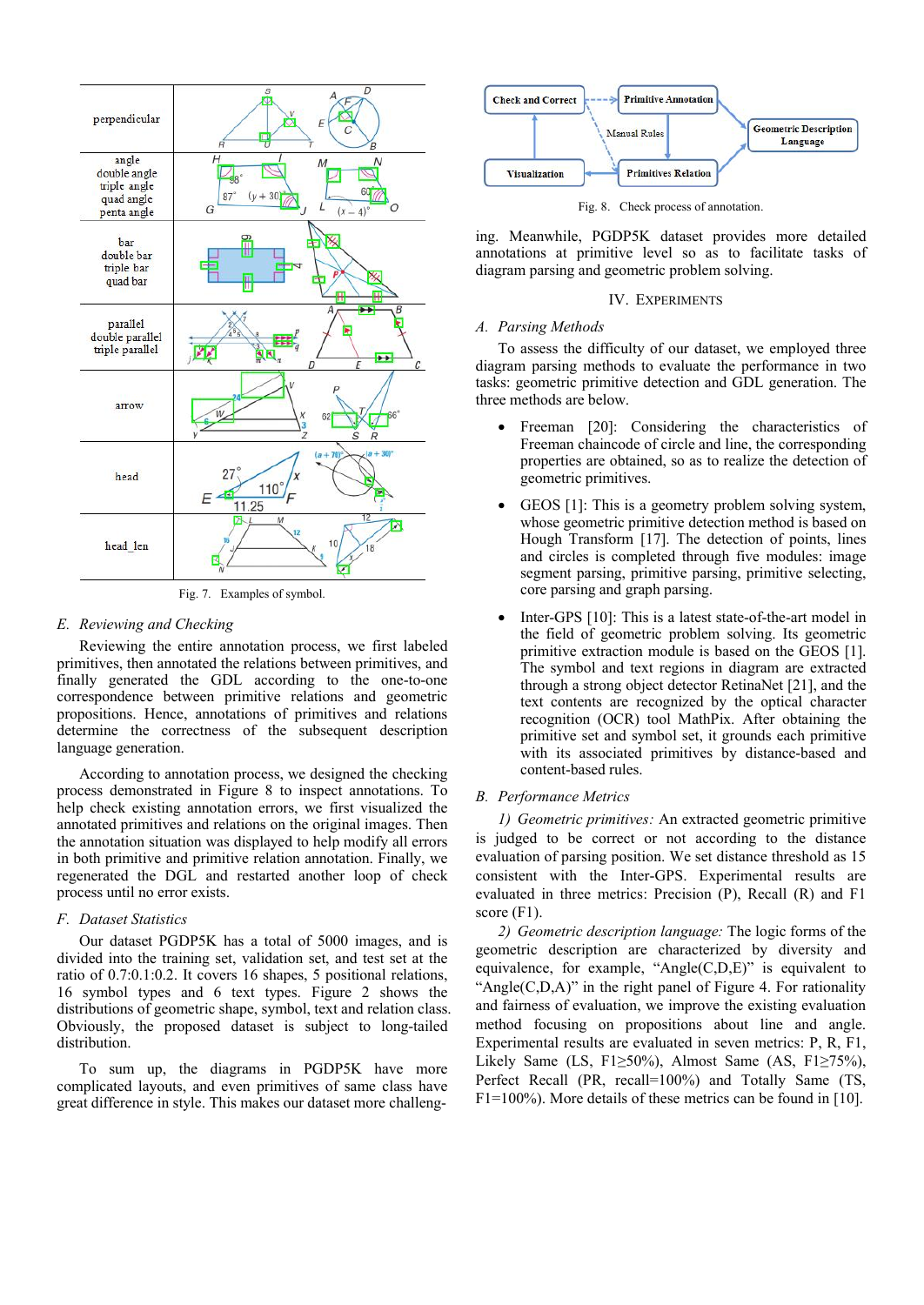| TABLE III. | DETECTION PERFORMANCE OF GEOMETRIC PRIMITIVE | <b>TABLE</b> |
|------------|----------------------------------------------|--------------|
|            |                                              |              |

|            |    | Freeman    |               | <b>GEOS</b> |               |
|------------|----|------------|---------------|-------------|---------------|
|            |    | Geometry3K | <b>PGDP5K</b> | Geometry3K  | <b>PGDP5K</b> |
| P<br>Point |    | 72.56      | 68.23         | 81.91       | 79.94         |
|            | R  | 80.33      | 81.31         | 90.97       | 93.34         |
|            | F1 | 76.25      | 74.20         | 86.21       | 86.13         |
|            | P  | 61.93      | 52.65         | 72.84       | 66.77         |
| Line       | R  | 78.62      | 80.69         | 88.28       | 90.52         |
|            | F1 | 69.29      | 63.72         | 79.82       | 76.85         |
|            | P  | 91.84      | 90.76         | 98.61       | 98.25         |
| Circle     | R  | 96.92      | 97.69         | 98.89       | 99.24         |
|            | F1 | 94.31      | 94.10         | 98.75       | 98.74         |
|            |    |            |               |             |               |



Fig. 9. Samples in Geometry3K (first line) and PGDP5K (second line).

## *C. Experimental Results*

We experimented with methods Freeman and GEOS on datasets Geometry3K and PGDP5K. The detection performance is shown in Table Ⅲ. It is obvious that the existing geometric primitive extraction methods do not perform well on all datasets, particularly on point and line. Compared with the existing datasets, these methods even have lower<br>  $\frac{1}{2}$  =  $\frac{1}{2}$  =  $\frac{1}{2}$  =  $\frac{1}{2}$  =  $\frac{1}{2}$  =  $\frac{1}{2}$  =  $\frac{1}{2}$  =  $\frac{1}{2}$  =  $\frac{1}{2}$  =  $\frac{1}{2}$  =  $\frac{1}{2}$  =  $\frac{1}{2}$  =  $\frac{1}{2}$  =  $\frac{1}{$ performance on PGDP5K due to its complex layouts and<br>various scale. These results indicate that there is a large room to improve for geometric primitive extraction methods.

For a more advanced evaluation to our dataset, we<br>ducted experiments with the state-of-the-art model Interconducted experiments with the state-of-the-art model Inter- GPS in GDL generation. Table IV shows the experimental  $\frac{1}{1-\frac{1}{1-\frac{1}{1-\frac{1}{1-\frac{1}{1-\frac{1}{1-\frac{1}{1-\frac{1}{1-\frac{1}{1-\frac{1}{1-\frac{1}{1-\frac{1}{1-\frac{1}{1-\frac{1}{1-\frac{1}{1-\frac{1}{1-\frac{1}{1-\frac{1}{1-\frac{1}{1-\frac{1}{1-\frac{1}{1-\frac{1}{1-\frac{1}{1-\frac{1}{1-\frac{1}{1-\frac{1}{1-\frac{1}{1-\frac{$ results of all, geo2geo and non-geo2geo relations, where IMP-Geometry3K is the re-annotated dataset of Geometry3K using our annotation method. It is shown that the results on IMP- Geometry3K have been evidently improved compared with those on Geometry3K. On the other hand, however, by the state-of-the-art method Inter-GPS, the performance on PGDP5K is significantly lower than that on IMP-Geometry3K, in that the F1 value of all relationships on PGDP5K is only 66.07%.

To further highlight the contributions of our dataset and fine-grained annotation, we visualize some samples and their parsing results by Inter-GPS. Firstly, our fine-grained annotation improves the performance of diagram parsing model. As shown in Figure 10, after re-annotation of Geometry3K using the proposed fine-grained annotation method, some relations ignored previously can be identified by Inter-GPS. Some primitives such as tangent points still cannot be detected correctly, however. Secondly, our dataset is more realistic and challenging than previous datasets as shown in Figure 9. Compared with diagrams in Geometry3K, the diagrams in our dataset are more variable in structures and primitive relationships, so that even the state-of-the-art model Inter-GPS performs poorly on them.

TABLE IV. EVALUATION RESULTS OF GEOMETRIC DESCRIPTION LANGUAGE GENERATION.

|                 |              | Geometry3K | IMP-<br>Geometry3K | PGDP5K |
|-----------------|--------------|------------|--------------------|--------|
|                 | $\mathbf{P}$ | 64.30      | 67.71              | 61.06  |
|                 | $\mathbb{R}$ | 74.06      | 76.39              | 71.97  |
|                 | F1           | 68.83      | 71.79              | 66.07  |
| All             | LS           | 70.22      | 73.71              | 65.70  |
|                 | AS           | 48.92      | 50.08              | 44.40  |
|                 | PR           | 44.59      | 45.26              | 40.00  |
|                 | <b>TS</b>    | 34.78      | 34.28              | 27.30  |
|                 | $\mathbf{P}$ |            | 69.64              | 61.66  |
|                 | $\mathbb{R}$ |            | 84.93              | 86.09  |
|                 | F1           |            | 76.53              | 71.86  |
| Geo2Geo         | LS           |            | 69.88              | 63.90  |
|                 | AS           |            | 56.24              | 49.40  |
|                 | PR           |            | 74.71              | 78.70  |
|                 | <b>TS</b>    |            | 47.59              | 40.80  |
|                 | P            |            | 75.38              | 66.99  |
| Non-geo<br>2Geo | $\mathbb{R}$ |            | 71.03              | 64.88  |
|                 | F1           |            | 73.14              | 65.92  |
|                 | LS           |            | 77.04              | 67.30  |
|                 | AS           |            | 59.07              | 49.80  |
|                 | PR           |            | 50.92              | 45.70  |
|                 | <b>TS</b>    |            | 48.59              | 40.50  |



Fig. 10. Visualization of experimental results by Inter-GPS.

# V. CONCLUSION AND PROSPECT

In this paper, we propose a large dataset for plane geometry diagram parsing (PGDP), which is an important problem in document image understanding and intelligent education. The proposed dataset overcomes the insufficiencies of existing datasets in scale and fine-grained annotation, so as to facilitate research of PGDP in deep learning era. We performed experiments using existing parsing methods on the proposed PGDP5K dataset and a re-annotated dataset IMP-Geomerty3K from an existing one. The results reveal that the proposed dataset is challenging and there is still much room for improvement in the field of geometry diagram parsing.

Based on the proposed dataset, we are developing deep learning parsing algorithms for extracting primitives and relationships. Geometry problem solving is also being considers, which requires the semantic combination of geometry diagram and problem text, and the geometry diagram dataset needs to be enhanced with the problem text.